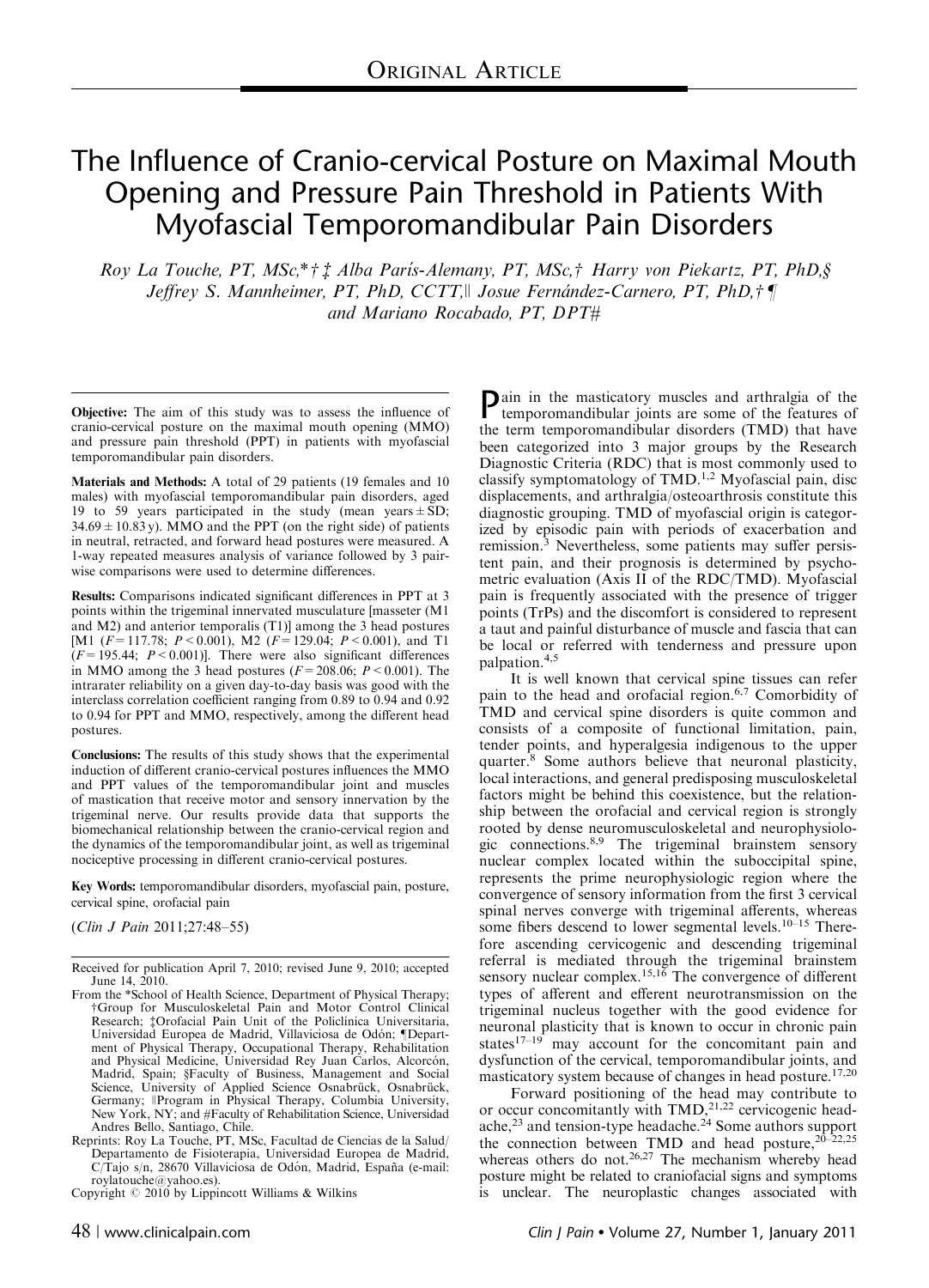convergent afferent inputs mentioned above might play a considerable role. Further, it is noteworthy that changes in head posture can alter the position of the mandible<sup>28,29</sup> and the activity of the masticatory muscles.<sup>30</sup> Higbie et  $al<sup>31</sup>$ demonstrated increased mouth opening in a forward head position as compared with the neutral or retracted head position, in healthy individuals. Furthermore, postural and deep cervical flexor training as well as cervical manual therapy have been shown to improve TMD signs and symptoms.21,32,33

Although Visscher et  $al^{27}$  did obtain a wide range of head postures in both patients with craniomandibular dysfunction and healthy ones, their results data did not support the suggestion that craniomandibular dysfunction is related to abnormal head posture, even in the presence of cervical spine dysfunction. On the basis of their findings, Olivo et  $al<sup>34</sup>$  found that the association between head and cervical posture with intra-articular or muscular TMD is not clear.

Given the conflict in the literature as to whether there is an association between head posture might be related to craniofacial signs and symptoms; the aim of this study is to assess the influence of cranio-cervical posture on the maximal mouth opening (MMO) and pressure pain threshold (PPT) of the trigeminal region in patients with myofascial TMD pain.

# MATERIALS AND METHODS

## Patients

TMD patients were recruited from November 2008 to March 2009 and were referred from 3 private dental clinics in Madrid, Spain. Patients were selected if they met all of the following criteria: (1) a primary diagnosis of myofascial pain as defined by the Axis I, category Ia and Ib (ie, myofascial pain with or without limited opening), of the  $RDC/TMD<sub>1</sub><sup>2</sup>$  (2) bilateral pain involving the masseter and temporalis, (3) a duration of pain of at least 6 months, (4) a pain intensity corresponding to a weekly average of at least 30 mm on a 100 mm visual analog scale, and (5) a presence of bilateral TrPs in both the masseter and temporalis muscles diagnosed following the criteria described by Simons et al.<sup>35</sup> TrPs were diagnosed according to the following criteria: (1) presence of a palpable taut band in skeletal muscle, (2) presence of a hypersensitive tender spot within the taut band, (3) local twitch response elicited by the snapping palpation of the taut band, and (4) reproduction of referred pain in response to TrP compression. These criteria have shown good interrater reliability (k) ranging from 0.84 to 0.88.36

All patients included in the study were examined by an experienced TMD specialist, with more than 4 years of clinical practice, from the University Center of Clinical Research of the Cranial-Cervical-Mandibular System, Faculty of Medicine, San Pablo CEU University.

Patients were excluded if they presented any signs, symptoms, or history of the following diseases: (1) intraarticular disc displacement, ostheoarthrosis, or arthritis of the temporomandibular joint (TMJ), according to categories II and III of the  $RDC/TMD^2$ ; (2) history of traumatic injuries (eg, contusion, fracture, and whiplash injury); (3) systemic diseases: (fibromyalgia, systemic lupus erythematosus, and psoriatic arthritis); (4) neurologic disorders (eg, trigeminal neuralgia); (5) concomitant diagnosis of any primary headache (tension type or migraine); and

(6) current or recent therapy for the disorder within the previous 2 months.

Each participant received a thorough explanation about the content and purpose of the treatment before signing an informed consent relative to the procedures. All procedures were approved by the local ethics committee in accordance with the Helsinki Declaration.

# Experimental Procedures

Each patient with myofascial TMD pain were subjected to a protocol for assessing maximum active opening and PPT in 3 different cranio-cervical postures as follows and illustrated in Figure 1:

Neutral head posture (NHP) defined as the position assumed when the individual was told to sit and maintain their head in a vertical position. This position was further confirmed as neutral if the tragus of the ear and acromion were bisected by a plumb line.

Forward head posture (FHP) defined as anterior translation of the head with or without lower cervical flexion. It is claimed that the FHP is associated with an increase in upper-cervical extension.37,38

Retracted head posture (RHP) defined as posterior translation of the head over the trunk associated with upper cranio-cervical flexion and extension of the lowto-mid cervical spine.<sup>39</sup>

All measurements were conducted by 2 physiotherapists who had experience in research evaluations, one in charge of placing the patient in the measurement position and the other responsible for the recording of MMO and PPT. All patients underwent 3 measurements of each variable in the 3 head positions on 3 different days. A washout period of 24 hours was incorporated between each measurement day.

A software program was used to obtain blocked randomization of the size to arrange the order of measurement (GraphPad Software, Inc, CA). An average of 15 minutes per patient was required to perform the randomized measurements of MMO and PPT in NHP, FHP, and RHP. Every patient maintained their head in each position for 5 seconds during these measurements.

## Establishment of the Measurement Positions

A plumb line hanging from the ceiling and a cervical range of motion (CROM) device (Performance Attainment Associates, 958 Lydia DR, Roseville, MN) was used to determine each patients' cranio-cervical postures. The CROM instrument measured the degree of FHP or RHP and the active cervical range of movement. The CROM instrument uses a clear plastic eyeglass-like frame with 2 dial-angle meters, a head arm that includes a vertebral locator and bubble leveller (Fig. 2). The head arm was placed in the frame of the CROM horizontally to the head. The base of the vertebral locator was placed on the C-7 spinous process so that the bubble leveller was centered within the 2 vertical lines on the dial with the examiner standing to the left of the patient to read the sagittal plane meter (Fig. 2). When the sagittal plane meter read zero and with the head arm horizontal (parallel to the floor), the intersection of the head arm and vertebral locator was recorded as the head posture measurement in centimeters. Excellent reliability has been showed for the measurement of FHP using the CROM instrument [intrarater reliability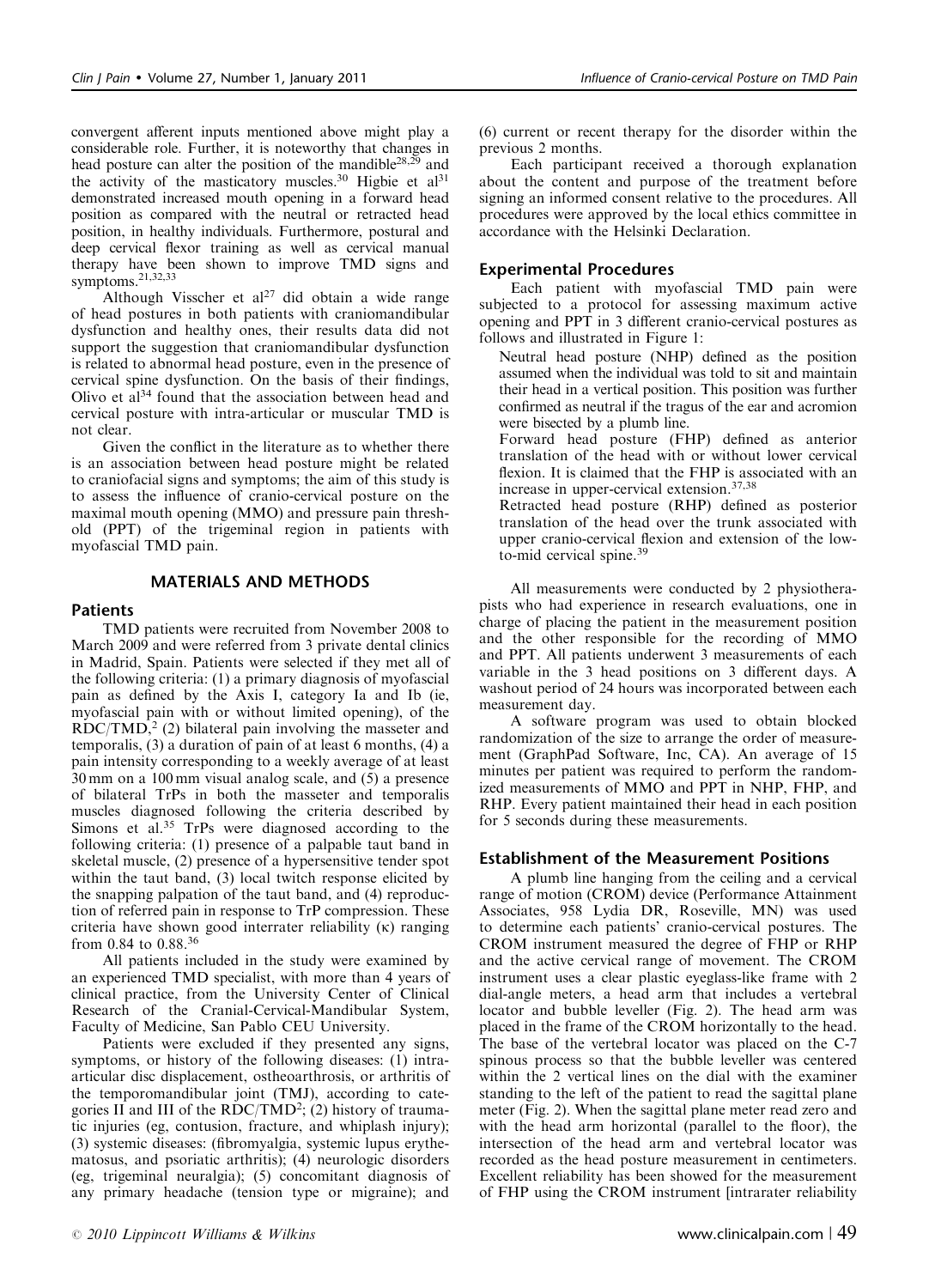

FIGURE 1. Measurement of maximum mouth opening with TheraBite, controlling the head position with the CROM device and plum line: A, retracted head posture. B, Forward head position. Measurement of pressure pain thresholds at masseter and temporalis muscles with a mechanical algometer, controlling head position with CROM device: C, forward head position. D, Neutral head position. CROM indicates cervical range of motion.

(interclass correlation coefficient,  $ICC = 0.93)$  and interrater reliability  $(ICC=0.83)]^{40}$ 

Cranio-cervical postures were measured in the sitting position attained by instructing the patient to sit in a comfortable upright position with the thoracic spine in contact with the back of the chair. The feet were positioned flat on the floor with knees and hips at 90 degrees and arms resting freely alongside.

Forward and retruded head postures were achieved by initial placement into the NHP using the plumb line as explained earlier. Movement into a FHP was performed with the CROM after verbal instruction to position the head forward in a horizontal plane allowing the tragus to be aligned to a target plumb line placed 8 cm anterior to the base plumb line. Each patient was instructed to continually maintain their eyes at the same horizontal level while being told to "slide your jaw and head forward until the examiner tells you to stop" upon reaching the target plum line (Fig. 1).

Movement into a RHP was also performed with the CROM by instruction to position the head posteriorly in a horizontal plane allowing the tragus to be aligned to the target plumb line placed 4 cm posterior to the base plumb line. Each patient was instructed to continually maintain their eyes at the same horizontal level while being told to "slide your jaw and head backward until the examiner tells you to stop" upon reaching the target plum line (Fig. 1).

## Measurement of MMO

The MMO was measured with a TheraBite range of motion scale (Model CPT 95851; Atos Medical AB; Sweden) (Fig. 2). The patients were told to: "Open your mouth as wide as possible without causing pain or



FIGURE 2. Description and representation of measurement devices: TheraBite scale (A); CROM device: plastic eyeglass-like frame with 2 dial-angle meters (B), head arm (C), and vertebral locator and bubble leveller (D).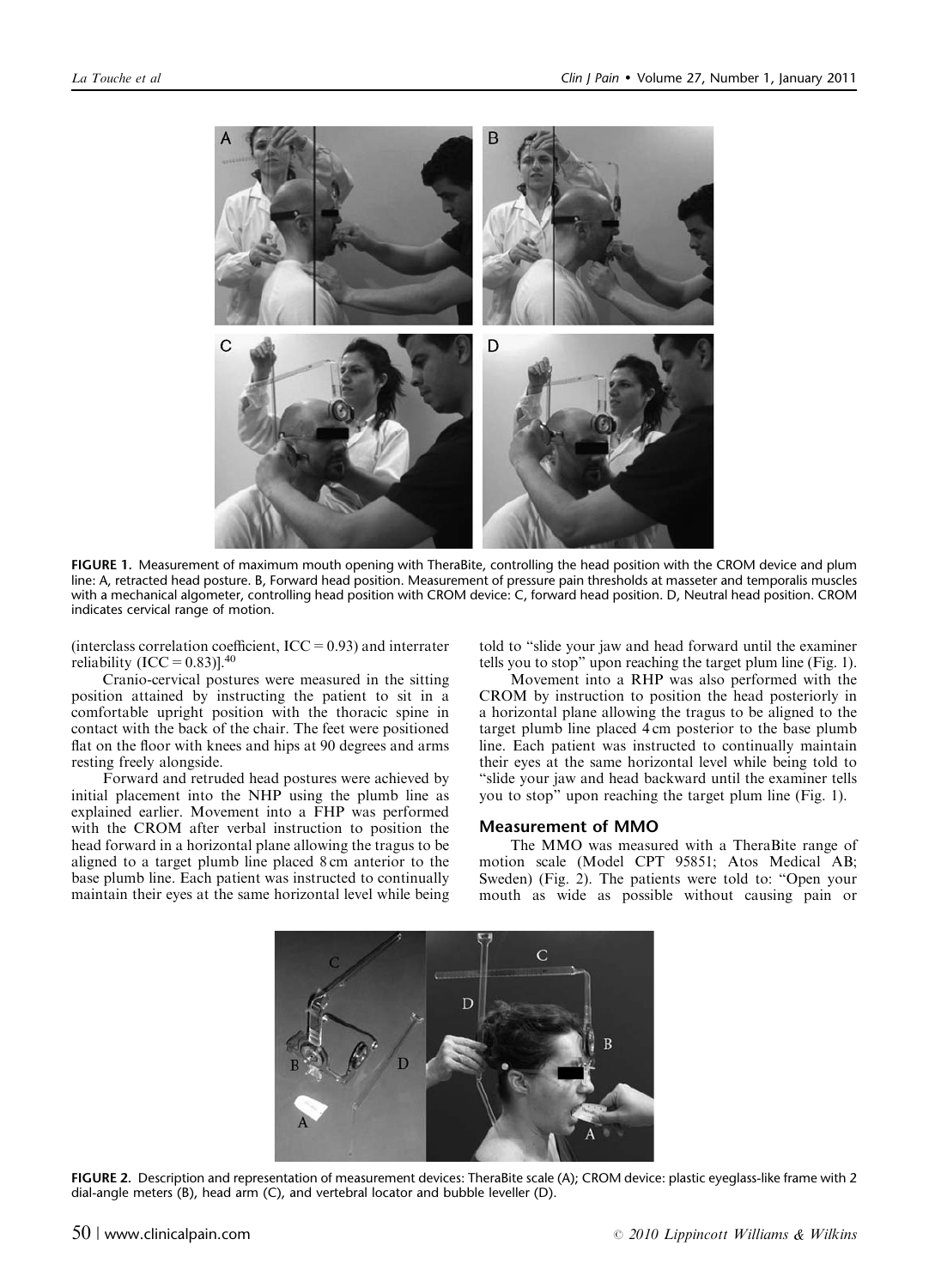discomfort." Interincisal distance was then recorded by placing one end of the TheraBite scale against the incisal edge of one central mandibular incisor with the other end against the incisal edge of the opposing maxillary central incisor (Fig. 1). Earlier research has shown excellent intrarater  $(0.92 \text{ to } 0.97)$  and interrater  $(0.92 \text{ to } 0.93)$ reliability when assessing MMO in 3 different craniocervical positions.<sup>33</sup>

## Measurement of PPT

The PPT was defined as the amount of pressure that a patient would initially perceive as painful. $^{41}$  PPTs have been assessed with a mechanical pressure algometer (Pain Diagnosis and Treatment Inc, Great Neck, NY) which was used in this study. The instrument consists of a 1 cm diameter hard rubber tip, attached to the plunger of a pressure (force) gauge. The dial of the gauge is calibrated in kg/cm<sup>2</sup> and the range of the algometer is 0 to  $10 \text{ kg}$ with 0.1 kg divisions. Earlier research has shown that the reliability of pressure algometry is as high as  $[ICC = 0.91]$ (95% confidence interval, CI 0.82-0.97)].<sup>42</sup>

Before the evaluation, 3 specific cutaneous regions overlying the masseter and temporalis were marked with a pencil. Algometric measurements were then performed at 2 masseteric sites and 1 temporalis site as delineated by: masseter muscle (M1 and M2) and temporalis muscle (T1) (Fig. 3). During the measurements, the algometer was held perpendicular to the skin (Fig. 1) and the patient was told to immediately alert the assessor when the pressure turned



FIGURE 3. Pressure pain threshold measurement sites at temporalis and masseter muscles. T1: located 3 cm above the line between the lateral edge of the eye and the anterior part of the helix on the anterior fibers of temporalis muscle. M1: located 2.5 cm anterior to the tragus and 1.5 cm inferiorly. M2: located 1 cm superior and 2 cm anterior from the mandibular angle.

| Demographic and Clinical Data | Mean   | SD    |
|-------------------------------|--------|-------|
| Age $(y)$                     | 34.69  | 10.83 |
| Weight (kg)                   | 68.83  | 7.87  |
| Height (cm)                   | 166.72 | 8.52  |
| Duration of pain (mo)         | 9      | 2.44  |
| $VAS$ (mm)                    | 39.7   | 1.78  |

SD indicates standard deviation; VAS, visual analog scale.

into a sensation of pain, at which point the mechanical stimulus was stopped. Three consecutive measurements were obtained by the same assessor, with a pause of 30 seconds between measurements. The mean of 3 measures was calculated and used for analysis. All measurements were performed on the right side because of the disturbance induced by the dial-angle meter of the CROM at the left side (Fig. 1).

#### Statistical Analysis

Data are expressed as mean, SD, and 95% CI. The Kolmogorov-Smirnov test was used to determine the normal distribution of the variables ( $P < 0.05$ ). A 1-way repeated measures analysis of variance (ANOVA) followed by 3 pairwise comparisons was used to determine differences in MMO and PPT among the 3 different head postures. Post-hoc comparisons were conducted with the Bonferroni test. Intrarater reliability of repeated measures was determined from the ICC by means of the 2-way model, the 95% CI, and the standard error of the measurement (SEM). The strength of the ICC was interpreted as  $\leq 0.50 =$  poor; 0.50  $0.75$  = moderate; 0.75  $\leq$  0.90 = good; and  $>$  0.90 = excellent. The ICC and SEM convey different information about reliability of a measure. The analysis was conducted at 95% CI and  $P$  value less than  $0.05$  was considered to be statistically significant. Statistical analyses were carried out using the Statistical Package for Social Sciences, Version 15.0 (SPSS, Chicago, IL).

#### RESULTS

The general demographic data and pain-related data are shown in Table 1. Figure 4 represents the study sample size and the reasons for exclusion of the patients. All the patients who started the study were analyzed, and there were no dropouts or losses.



FIGURE 4. Flow diagram of the patients in this study. RDC indicates Research Diagnostic Criteria; TMD, temporomandibular disorders.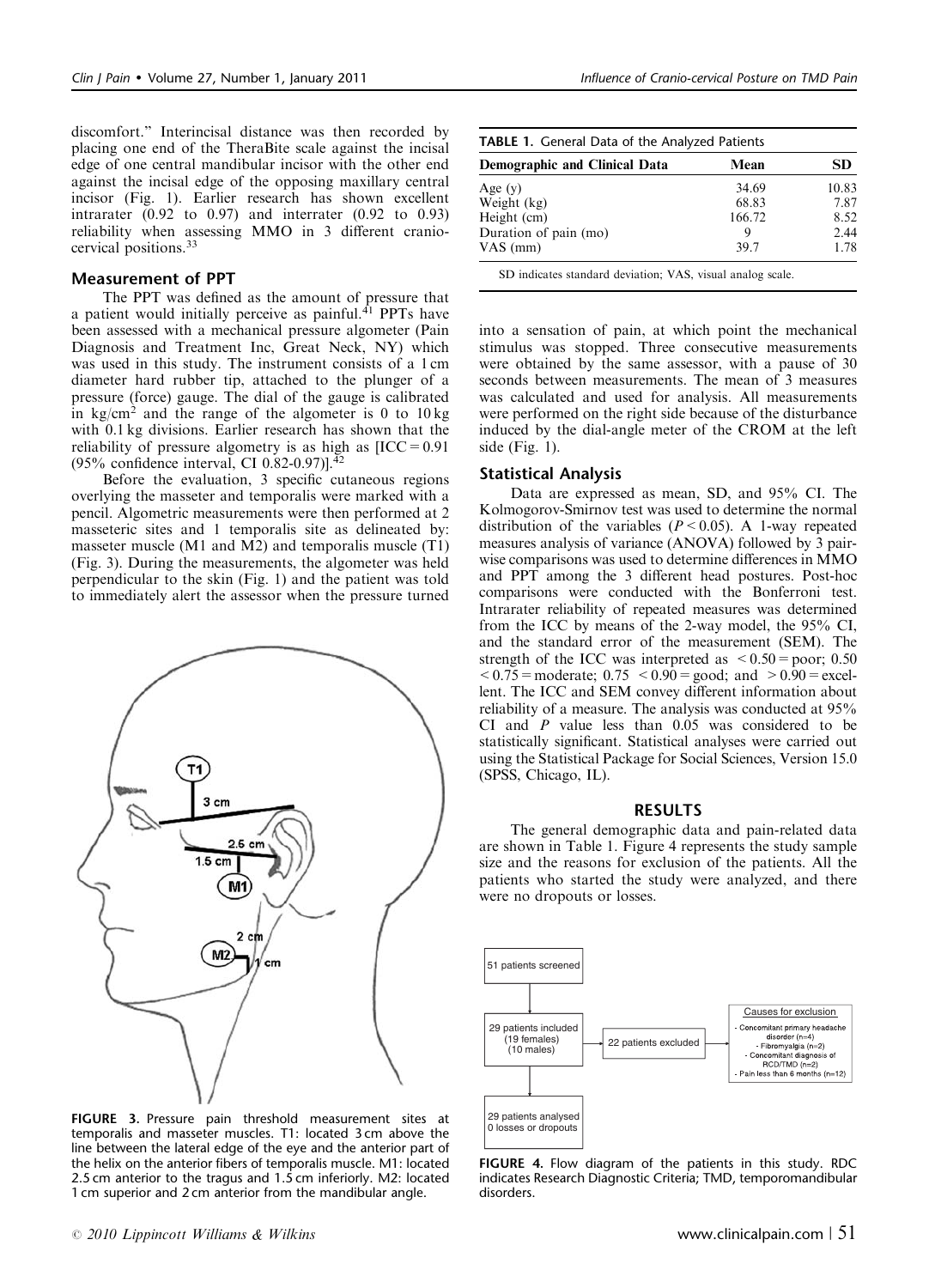| <b>TABLE 2.</b> Descriptive and Intrarater Reliability Statistics for |
|-----------------------------------------------------------------------|
| Measurements of MMO in Patients With Myofascial TMD Pain              |
| $(N=29)$ in the 3 Cranio-cervical Postures                            |

|                     | Posture Mean $\pm$ SD |                                                    | - 95% CI - ICC-95% CI for ICC-SEM |              |
|---------------------|-----------------------|----------------------------------------------------|-----------------------------------|--------------|
| <b>NHP</b><br>R H P | $368 + 36$            | $40.8 + 3.12$ 39.69-42.07 0.93<br>35.69-38.25 0.93 | 0.89-0.96<br>0.85-0.96            | 0.78<br>0.92 |
| <b>FHP</b>          |                       | $43.7 \pm 2.93$ $42.58 - 44.81$ 0.94               | $0.90 - 0.97$                     | 0.68         |

CI indicates confidence interval; FHP, forward head posture; ICC, intraclass correlation coefficient; MMO, maximal mouth opening; NHP, neutral head posture; RHP, retracted head posture; SEM, standard error of the measurement; TMD, temporomandibular disorders.

## MMO

The intrarater reliability on a given day-to-day basis was excellent with ICC ranging from 0.92 to 0.94 for MMO among the 3 cranio-cervical postures. Reliability coefficients, ICC associated 95% CI, and SEM values for MMO are presented in Table 2. A 1-way repeated measures ANOVA followed by 3 pair-wise comparisons indicated a significant difference in MMO among the 3 cranio-cervical postures ( $F = 208.06$ ;  $P < 0.001$ ). Post-hoc results revealed that the MMO was higher in FHP compared with the NHP (difference between means  $= 2.81$  cm) and the RHP (difference between means = 6.81 cm) ( $P < 0.001$ ). Furthermore, the MMO of the NHP was higher when compared with the RHP (difference between means = 4 cm) ( $P < 0.001$ ). Table 2 summarizes MMO assessed among the 3 cranio-cervical postures.

## PPT

The intrarater reliability on a given day-to-day basis was good with ICC ranging from 0.89 to 0.94 for PPT among the 3 cranio-cervical postures. Reliability coefficients, ICC associated 95% CI, and SEM values for PPT are presented in Table 3. A 1-way repeated measures ANOVA followed by 3 pair-wise comparisons indicated a significant difference in PPT of the 3 measurement points among the 3 cranio-cervical postures [M1 ( $F=117.78$ ;  $P < 0.001$ ); M2 ( $F = 129.04$ ;  $P < 0.001$ ); and T1 ( $F = 195.44$ ;  $P < 0.001$ ]. Results of the post-hoc test for multiple comparisons between PPT among the 3 cranio-cervical postures are presented in Figure 5. Table 4 summarizes the PPT among the 3 head postures.

#### **DISCUSSION**

The experimental posture model used in this study showed that MMO and PPT values become modified among the induced cranio-cervical postures. MMO and PPT values in the NHP were between those obtained in the FHP and RHP. We observed the highest MMO in the FHP



FIGURE 5. Comparison of the means of pressure pain thresholds (PPT) measures at masseter and temporalis muscles in relation to 3 cranio-cervical postures: neutral head posture (NHP), retracted head posture (RHP), and forward head posture (FHP). Error bars indicate SD and  $*P < 0.001$ .

and the lowest in the RHP. However, the PPT values did not correspond with those obtained for the MMO as they were lower in the FHP. In addition, the intrarater reliability of the model used to assess MMO and PPT was good.

#### MMO

The results obtained in the assessment of MMO in the 3 different postures (NHP 40.8 mm, RHP 36.8 mm, and FHP 43.7 mm) correspond with the results obtained by Higbie et al<sup>31</sup> with healthy individuals (NHP 41.5 mm, RHP 36.2 mm, and FHP 44.5 mm). The coincident values support the existence of a functional integration between the anatomic and biomechanical relationship of the temporomandibular and cranio-cervical regions that has been tested earlier by static and dynamic means. Eriksson et al<sup>43</sup> and Zafar et al<sup>44</sup> have demonstrated parallel and coordinated head-neck movements during concomitant jaw movements. Häggman-Henrikson et al<sup>45</sup> found a limitation of jaw movement and a shorter duration of jaw opening/ closing cycles when experimental fixation of the neck was performed.

The variations of MMO in different head positions can be explained by different actions of the masticatory and cervical muscles as well as intra-articular variations of condylar motion. Visscher et al<sup>46</sup> found small changes in the intra-articular distance of the TMJ when it was measured in different cranio-cervical postures. Recently Ohmure et al<sup>47</sup> observed posterior condylar positioning in the presence of a forced FHP, which may be a predisposing factor toward intrinsic TMJ disorders resulting from cumulative muscular and ligamental microtrauma of abnormal postural origin.<sup>48</sup> However, this factor has yet to be supported by clinical research.<sup>49,50</sup> Olmos, et al<sup>51</sup> demonstrated that after a TMJ treatment in symptomatic

| <b>TABLE 3.</b> Descriptive Statistics for Measurements of PPT ( $kg/cm2$ ) in Patients With Myofascial TMD Pain (N=29) |                 |              |                 |               |                 |              |  |  |
|-------------------------------------------------------------------------------------------------------------------------|-----------------|--------------|-----------------|---------------|-----------------|--------------|--|--|
| <b>Measurement Points</b>                                                                                               | NHP             |              | <b>RHP</b>      |               | <b>FHP</b>      |              |  |  |
|                                                                                                                         | $Mean \pm SD$   | 95% CI       | $Mean \pm SD$   | 95% CI        | $Mean \pm SD$   | 95% CI       |  |  |
| M1                                                                                                                      | $2.2 \pm 0.61$  | 1.97-2.44    | $1.91 \pm 0.52$ | $1.71 - 2.11$ | $1.73 \pm 0.48$ | 1.55-1.92    |  |  |
| M <sub>2</sub>                                                                                                          | $2.4 \pm 0.61$  | 2.17-2.64    | $2.1 \pm 0.55$  | 1.91-2.35     | $1.91 \pm 0.55$ | $1.7 - 2.12$ |  |  |
| T1                                                                                                                      | $2.43 \pm 0.58$ | $2.2 - 2.65$ | $2 \pm 0.58$    | 1.84-2.28     | $1.82 \pm 0.53$ | $1.62 \pm 2$ |  |  |

CI indicates confidence interval; FHP, forward head posture; NHP, neutral head posture; PPT, pressure pain threshold; RHP, retracted head posture; SD, standard deviation; TMD, temporomandibular disorders.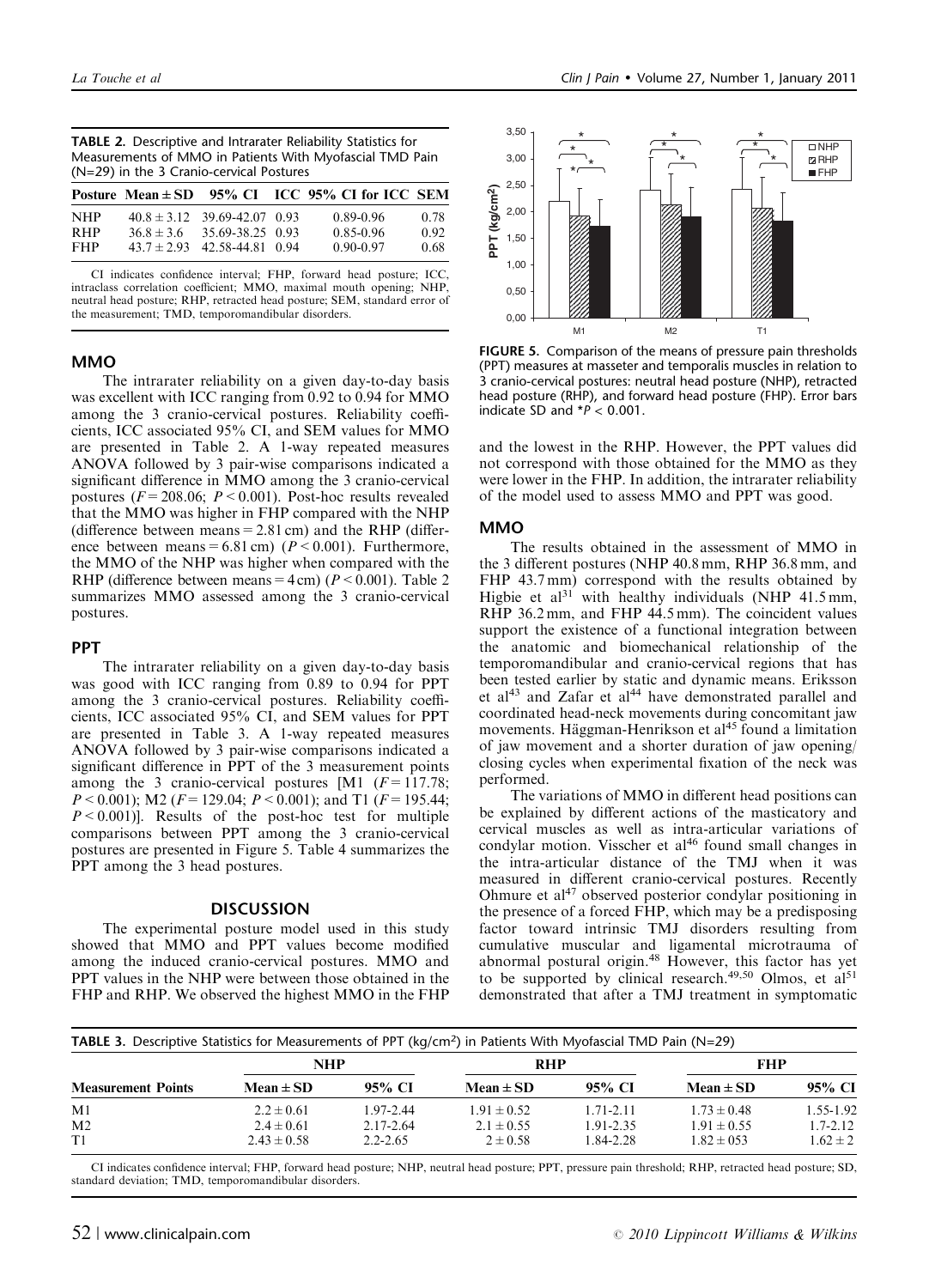| r ostures                 |      |                   |            |            |                   |            |      |                |            |
|---------------------------|------|-------------------|------------|------------|-------------------|------------|------|----------------|------------|
|                           | NHP  |                   |            | <b>RHP</b> |                   |            | FHP  |                |            |
| <b>Measurement Points</b> | ICC. | $95\%$ CI for ICC | <b>SEM</b> | ICC        | $95\%$ CI for ICC | <b>SEM</b> | ICC. | 95% CI for ICC | <b>SEM</b> |
| M1                        | 0.93 | $0.87 - 0.96$     | 0.16       | 0.9        | $0.82 - 0.94$     | 0.16       | 0.93 | 0.87-0.96      | 0.12       |
| M <sub>2</sub>            | 0.91 | 0.84-0.95         | 0.18       | 0.92       | 0.86-0.96         | 0.16       | 0.92 | 0.87-0.96      | 0.15       |
| T1                        | 0.89 | $0.82 - 0.94$     | 0.19       | 0.94       | 0.89-0.97         | 0.14       | 0.92 | 0.86-0.96      | 0.13       |

TABLE 4. Intrarater Reliability Statistics for Measurements of PPT in Patients With Myofascial TMD Pain (N=29) in the 3 Cranio-cervical Postures

CI indicates confidence interval; FHP, forward head posture; ICC, intraclass correlation coefficient; NHP, neutral head posture; PPT, pressure pain threshold; RHP, retracted head posture; SD, standard deviation; SEM, standard error of the measurement; TMD, temporomandibular disorders.

patients there seemed to be an increase in the retrodiscal space and decrease in the distance between the shoulder and external auditory meatus. Therefore, an improved condyle fossa relationship was apparent as the resting condylar position became more anterior in conjunction with a reduction of the FHP.

Recent evidence and the results of this study support the existence of a relationship between the biomechanical action of the cranio-cervical region and jaw movements, but our results do not show the degree of clinical implication that the different postures have specific to intrinsic TMJ disorders.

## PPT

Our findings show that PPT values modify depending upon the head posture in which they are measured. This variability could be because of increased excitability of the trigeminal muscular nociceptors induced by different cranio-cervical postures within which the PPT was measured. In relation to orofacial nociception, an interaction between somatosensory processing and sensory-motor function is supported by our data.<sup>52</sup>

The results of our research cannot determine the reason by which the PPT decreases in the RHP and FHP as compared with the NHP values. However, if our data is added to the findings of others it may lead to the development of different theories that offer additional explanations. We suggest that the PPT variations may be because of experimental biomechanical modifications of muscle and soft tissue that were produced when the patients tried to hold the FHP and the RHP, which generated augmented electromyography (EMG) activity and masticatory reflexes. Modification of the activity produced at each of the aforementioned postures could be causing PPT alteration. Furthermore, increased jaw-reflex activity may be triggered by enhanced fusimotor drive, thereby elevating muscle spindle discharge resulting in reflex facilitation. Elevated fusimotor drive may in turn lead to increased TMJ stiffness and pain. Earlier research has supported the premise that experimental pain can augment masticatory reflex activity.53–56

A recent study has shown that masseteric EMG activity increases in the presence of a forced FHP.<sup>48</sup> In addition, EMG changes in the suprahyoid muscles have been observed in experimentally induced FHP.<sup>57</sup> However, in direct contrast, earlier studies have found increased masticatory EMG activity in head extension,<sup>58</sup> which is a component of the RHP. Johansson and Sojka<sup>59</sup> have proposed a model to explain the spread of muscle pain based on the  $\gamma$ -motoneuron system in which muscle stiffness and pain are increased by enhanced activity of primary muscle spindle afferents. This hypothesis may explain some of the results of this study, however, such thoughts are only theoretical reflections and future research needs to prove whether postural changes truly alter the nociceptive trigeminal mechanism.

# Study Limitations

The results of this study must be taken with caution because the objective measurements were performed in an experimentally forced posture and not a natural one. It would also be interesting to determine in future research whether the PPT is modified with different natural postures and whether postural alterations may affect or may be an aggravating factor in the development of orofacial pain. It is also important to state that our participant sample only included patients with myofascial TMD. Therefore, it is imperative that future research apply the same methodology with healthy individuals and other cohorts of TMD to determine whether the results can be replicated.

# Clinical Implications

The anatomic and physiological interaction between the cranio-cervical and temporomandibular regions as showed in this research supports the concept of a functional trigeminocervical coupling during jaw activities that influences the inherent modifications that we observed in MMO and PPT. This factor must be taken into account during patient evaluation to control for variations in measurement.

The methodology that we used can result in a more structured assessment of the MMO and PPT in neutral position, within which we observed that average values were obtained with excellent intrarater reliability. Postural treatment has already been shown to be useful for reducing TMD myofascial pain and improving MMO.<sup>33,60</sup> We have demonstrated experimentally that pain thresholds at the trigeminal area can be modified only by changing the cranio-cervical posture. As PPT values diminish in FHP and RHP, it would be useful to consider new therapeutic strategies to improve the cranio-cervical posture toward a NHP and future research should determine whether postural treatments can help to modulate pain in myofascial TMD patients.

# CONCLUSIONS

The results of this study shows that the experimental induction of different cranio-cervical postures influences the MMO and PPT values of masticatory and joint function of the temporomandibular complex. Our observations support the concept of a biomechanical relationship and interaction within the trigeminocervical complex as well as inherent nociceptive processing in different cranio-cervical postures. Why or how postural modifications influence the PPT and MMO values are issues that are beyond the scope of this study.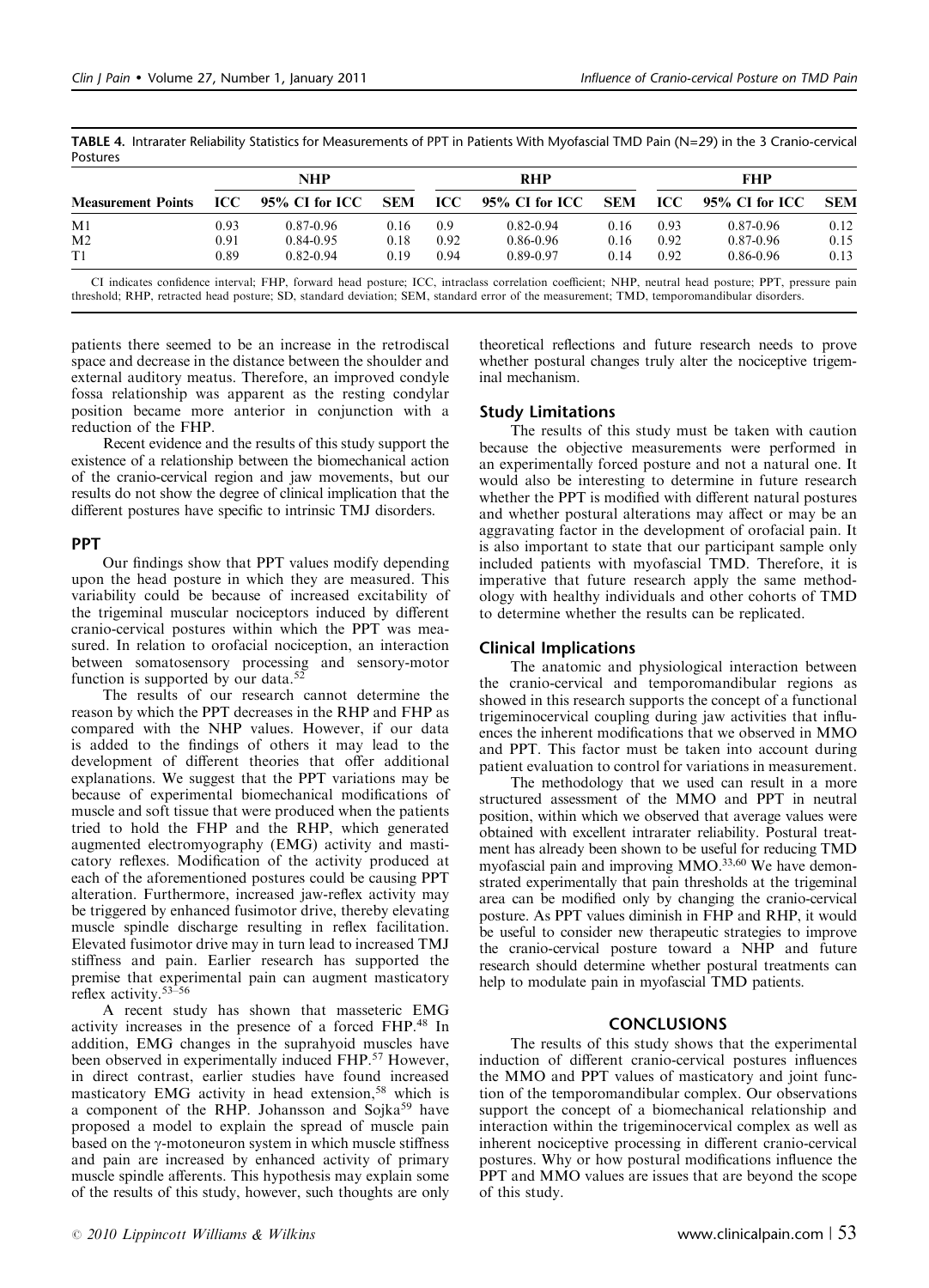#### ACKNOWLEDGMENT

The authors thank Dr Greg Murray (Professor of Dentistry, Jaw Function and Orofacial Pain Research Unit, Faculty of Dentistry, University of Sydney, Australia) for his helpful contribution in this article.

#### **REFERENCES**

- 1. Okeson JP. Management of Temporomandibular Disorders and Occlusion. 6 th ed. St. Louis: Mosby; 2007:300.
- 2. Dworkin SF, LeResche L. Research diagnostic criteria for temporomandibular disorders: review, criteria, examinations and specifications, critique. J Craniomandib Disord. 1992;6:301-355.
- 3. Dworkin SF, Huggins KH, Wilson L, et al. A randomized clinical trial using research diagnostic criteria for temporomandibular disorders-axis II to target clinic cases for a tailored selfcare TMD treatment program. J Orofac Pain. 2002;16:48-63.
- 4. Mense S, Simons DG. Muscle Pain: Understanding Its Nature, Diagnosis, and Treatment. Philadelphia: Lippincott Williams & Wilkins; 2001:253–259.
- 5. Shindler HJ, Svensson P. Myofascial temporomandibular disorder pain. In: Türp JC, Sommer C, Hugger A. Pathophysiology and Management. Basel: Karger; 2007:91–123.
- 6. Sessle BJ, Hu JW, Amano M, et al. Convergence of cutaneous, tooth pulp, visceral, neck and muscle afferents onto nociceptive and non-nociceptive neurons in trigeminal subnucleus caudalis (medullary dorsal horn) and its implications for referred pain. Pain. 1986;27:219–235.
- 7. Bogduk N. The neck and headaches. Neurol Clin. 2004;22: 151–171.
- 8. De Laat A, Meuleman H, Stevens A, et al. Correlation between cervical spine and temporomandibular disorders. Clin Oral Investig. 1998;2:54–57.
- 9. De Laat A. Reflexes elicitable in jaw muscles and their role during jaw function and dysfunction: a review of the literature. Part II. Central connections of orofacial afferents. Cranio. 1987;5:246–253.
- 10. Bogduk N. The anatomical basis for cervicogenic headache. J Manipulative Physiol Ther. 1992;15:67–70.
- 11. Kerr FW. Structural relation of the trigeminal spinal tract to upper cervical roots and the solitary nucleus in the cat. Exp Neurol. 1961;4:134–148.
- 12. Marfurt CF. The central projections of trigeminal primary afferent neurons in the cat as determined by the tranganglionic transport of horseradish peroxidase. J Comp Neurol. 1981;203: 785–798.
- 13. Jacquin MF, Rhoades RW, Enfiejian HL, et al. Organisation and morphology of masticatory neurons in the rat: a retrograde HRP study. J Comp Neurol. 1983;218:139–156.
- 14. Bogduk N. Cervical causes of headache and dizziness. In: Grieve G, ed. Modern Manual Therapy. Edinburgh (UK): Churchill Livingstone; 1994:317–331.
- 15. Hu JW, Sun KQ, Vernon H, et al. Craniofacial inputs to upper cervical dorsal horn: implications for somatosensory information processing. Brain Res. 2005;1044:93–106.
- 16. Michler RP, Bovim G, Sjaastad O. Disorders in the lower cervical spine. A cause of unilateral headache? A case report. Headache. 1991;31:550–551.
- 17. Coderre TJ, Katz J, Vaccarino AL, et al. Contribution of central neuroplasticity to pathological pain: review of clinical and experimental evidence. Pain. 1993;52:259–285.
- 18. Latremoliere A, Woolf CJ. Central sensitization: a generator of pain hypersensitivity by central neural plasticity. J Pain. 2009; 10:895–926.
- 19. Costigan M, Scholz J, Woolf CJ. Neuropathic pain: a maladaptive response of the nervous system to damage. Annu Rev Neurosci. 2009;32:1–32.
- 20. Huggare JA, Raustia AM. Head posture and cervicovertebral and craniofacial morphology in patients with craniomandibular dysfunction. Cranio. 1992;10:173–177.
- 21. Mannheimer JS. Prevention and restoration of abnormal upper quarter posture. In: Gelb H, Gelb M, eds. Postural Considerations in the Diagnosis and Treatment of Cranio-Cervical-Mandibular and Related Chronic Pain Disorders. London: Mosby-Wolfe; 1994:277–323.
- 22. Gonzalez HE, Manns A. Forward head posture: its structural and functional influence on the stomatognathic system, a conceptual study. Cranio. 1996;14:71–80.
- 23. Watson DH, Trott PH. Cervical headache: an investigation of natural head posture and upper cervical flexor muscle performance. Cephalagia. 1993;13:272-284.
- 24. Fernández-de-las-Peñas C, Alonso-Blanco C, Cuadrado ML, et al. Trigger points in the suboccipital muscles and forward head posture in tension-type headache. Headache. 2006;46: 454–460.
- 25. Nicolakis P, Nicolakis M, Piehslinger E, et al. Relationship between craniomandibular disorders and poor posture. Cranio. 2000;18:106–112.
- 26. Darlow LA, Pesco J, Greenberg MS. The relationship of posture to myofascial pain dysfunction syndrome. J Am Dent Assoc. 1987;114:73–75.
- 27. Visscher CM, De Boer W, Lobbezoo F, et al. Is there a relationship between head posture and craniomandibular pain? J Oral Rehabil. 2002;29:1030–1036.
- 28. Darling DW, Kraus S, Glasheen-Wray MB. Relationship of head posture and the rest position of the mandible. J Prosthet Dent. 1984;52:111–115.
- 29. Goldstein DF, Kraus SL, Williams WB, et al. Influence of cervical posture on mandibular movement. J Prosthet Dent. 1984;52:421–426.
- 30. Forsberg CM, Hellsing E, Linder-Aronson S, et al. EMG activity in neck and masticatory muscles in relation to extension and flexion of the head. Eur J Orthod. 1985;7: 177–184.
- 31. Higbie E, Seidel-Cobb D, Taylor LF, et al. Effect of head position on vertical mandibular opening. J Orthop Sports Phys Ther. 1999;29:127–130.
- 32. La Touche R, Fernández-de-las-Peñas C, Fernández-Carnero J, et al. The effects of manual therapy and exercise directed at the cervical spine on pain and pressure pain sensitivity in patients with myofascial temporomandibular disorders. J Oral Rehabil. 2009;36:644–652.
- 33. Wright EF, Domenech MA, Fischer JR Jr. Usefulness of posture training for patients with temporomandibular disorders. J Am Dent Assoc. 2000;131:202–210.
- 34. Olivo SA, Bravo J, Magee DJ, et al. The association between head and cervical posture and temporomandibular disorders: a systematic review. J Orofac Pain. 2006;20:9–23.
- 35. Simons DG, Travell J, Simons LS. Myofascial Pain and Dysfunction: The Trigger Point Manual. 2nd ed. Vol. 1. Baltimore: Williams & Wilkins; 1999:11–28.
- 36. Gerwin RD, Shanon S, Hong CZ, et al. Interrater reliability in myofascial trigger point examination. Pain. 1997;69: 65–73.
- 37. Hanten WP, Lucio RM, Russell JL, et al. Assessment of total head excursion and resting head posture. Arch Phys Med Rehabil. 1991;71:877–880.
- 38. Enwemeka CS, Bonet IM, Ingle JA, et al. Postural correction in persons with neck pain. II. Integrated electromyography of the upper trapezius in three simulated neck positions. J Orthop Sports Phys Ther. 1986;8:240–242.
- 39. Lentell G, Kruse M, Chock B, et al. Dimensions of the cervical neural foramina in resting and retracted positions using magnetic resonance imaging. J Orthop Sports Phys Ther. 2002; 32:380–390.
- 40. Garrett TR, Youdas JW, Madson TJ. Reliability of measuring forward head posture in a clinical setting. J Orthop Sports Phys Ther. 1993;17:155–160.
- 41. Svensson P, Arendt-Nielsen L, Nielsen H, et al. Effect of chronic and experimental jaw muscle pain on pressure pain thresholds and stimulus response curves. J Orofac Pain. 1995;9:347–356.